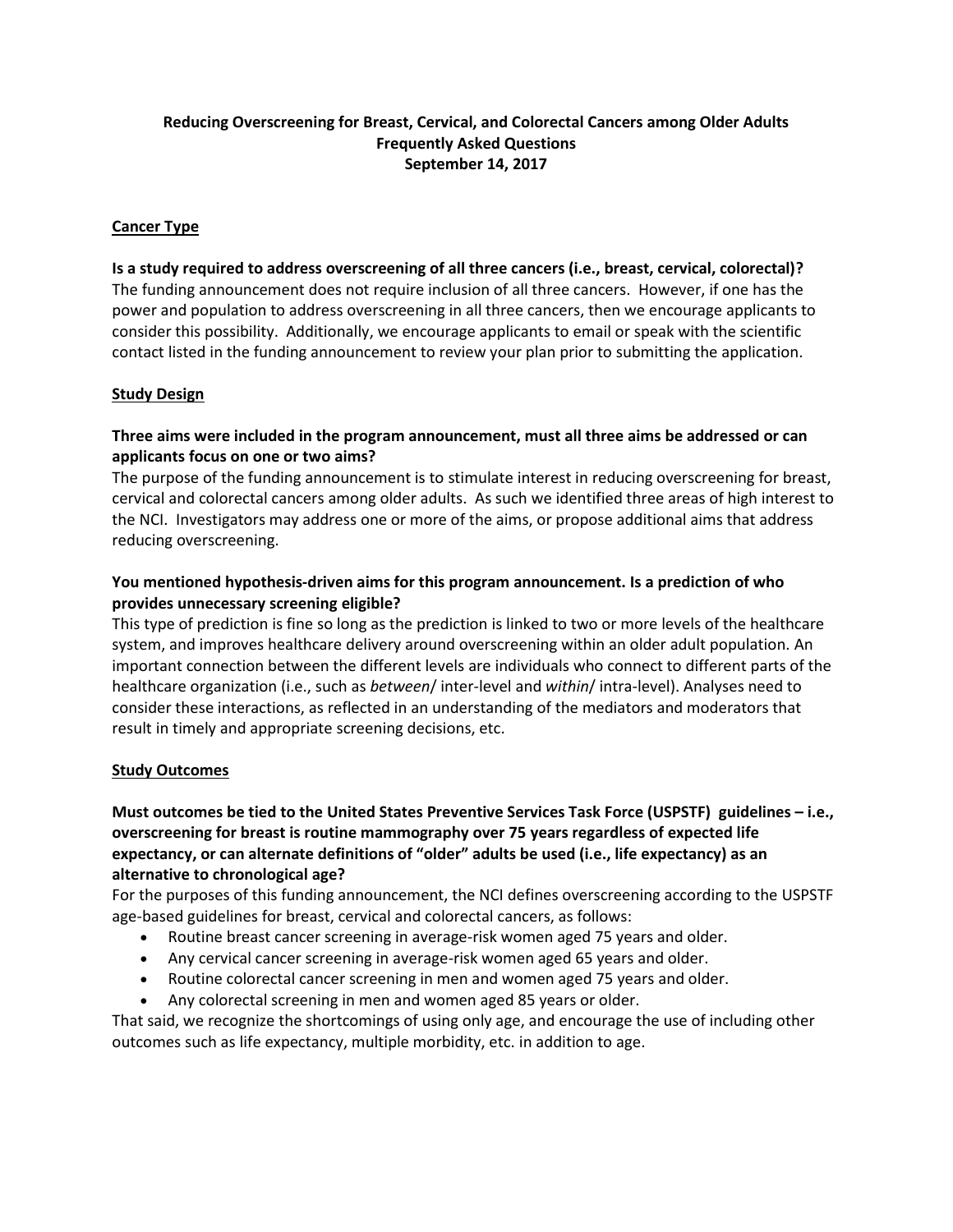# **The focus of the program announcement is on overscreening in this older age group, that is that screening should be reduced. Can we use an outcome of better informed decision making regardless of whether someone decides to continue screening?**

Primary outcomes should be a decrease in the proportion of older adults who are overscreened. Informed decision making could be a secondary outcome. A secondary outcome of a multilevel intervention focused on informed decision-making might emphasize the interrelationship between the individual, the healthcare team, their healthcare system and/or community setting.

### **Study Population**

### **Are underserved populations a priority?**

A significant percentage of the adult population has no access to screening, which creates variability in who receives or does not receive screening tests. If data support that older, medically underserved populations are overscreened, then they should be studied and are an NCI priority.

### **Intervention**

# **A major problem with colonoscopy is bringing patients back for repeat exams prior to recommended date (i.e., 10 years). Would an intervention to address that be responsive?**

Research has focused primarily on the use of screening colonoscopy which is performed every 10 years in *average* risk people *without* prior abnormal findings. The US Preventive Services Task Force recommends against *routine* colorectal screening in adults > 75 years. Much less attention has been given to colonoscopy performed at shorter intervals of 3 to 5 years in people with a *history* of adenomas and serrated polyps. This latter is secondary screening or surveillance colonoscopy. An intervention that addresses either situation, routine screening or surveillance colonoscopy would be a responsive application, particularly if two or more levels of the healthcare system are addressed.

### **R21 Mechanism**

# **Do screening rates need to be one of the outcome measures for R21 submissions?**

A goal of the funding announcement is to identify modifiable drivers of overscreening. Thus, retrospective studies that examine multilevel drivers of overscreening with screening rates as a primary outcome is possible. Alternatively, the R21 mechanism could be used to develop and pilot-test an intervention that aims to reduce overscreening.

### **How do you expect to see significant changes in overscreening in a 2-year period?**

Screening rates could be looked at prospectively. If an individual who is over the age-limit but due for screening comes in for a primary care visit, receives the intervention, and leaves without being screened or being referred for screening, then this would be an immediately known change in screening rates.

# **Do you encourage the use of claims and/or electronic health record data for an R21?**

The R21 mechanism is an appropriate use for secondary data, especially if it is linked to two or more levels of the healthcare system, then we encourage use of claims and/or electronic health record data.

### **Scientific Review Meeting**

### **What standing review panels would be appropriate for this program announcement?**